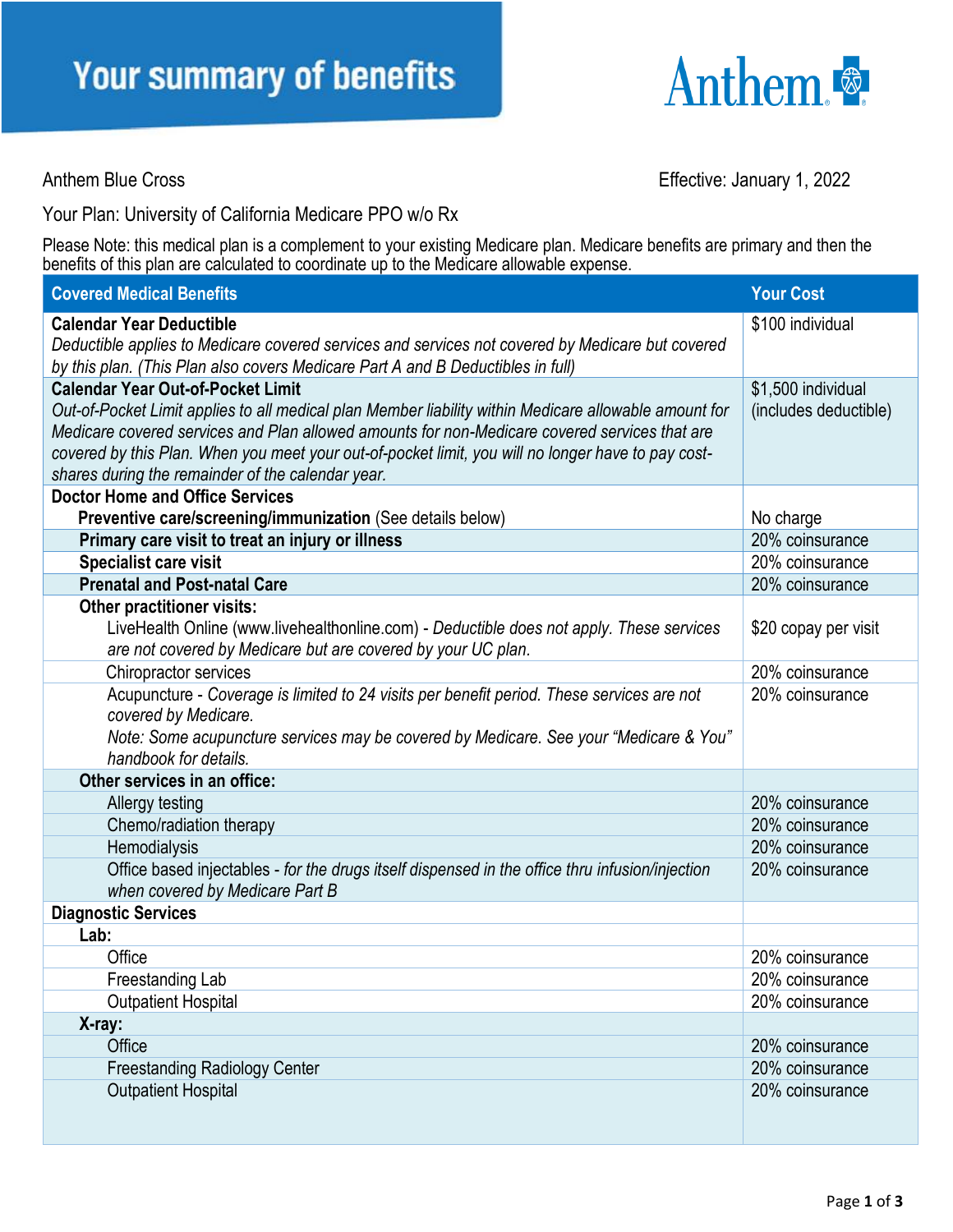## **Your summary of benefits**



| <b>Covered Medical Benefits</b>                                                                                       | <b>Your Cost</b> |
|-----------------------------------------------------------------------------------------------------------------------|------------------|
| Advanced diagnostic imaging (for example, MRI/PET/CAT scans):                                                         |                  |
| Office                                                                                                                | 20% coinsurance  |
| <b>Freestanding Radiology Center</b>                                                                                  | 20% coinsurance  |
| <b>Outpatient Hospital</b>                                                                                            | 20% coinsurance  |
| <b>Emergency and Urgent Care</b>                                                                                      |                  |
| <b>Emergency room facility services</b>                                                                               | 20% coinsurance  |
| <b>Emergency room doctor and other services</b>                                                                       | 20% coinsurance  |
| Ambulance (air and ground)                                                                                            | 20% coinsurance  |
| <b>Urgent Care (office setting)</b>                                                                                   | 20% coinsurance  |
| <b>Outpatient Mental/Behavioral Health and Substance Abuse</b>                                                        |                  |
| Doctor office visit when covered by Medicare                                                                          | 20% coinsurance  |
| Doctor office visit when not covered by Medicare                                                                      | 20% coinsurance  |
| <b>Facility fees</b>                                                                                                  | 20% coinsurance  |
| <b>Outpatient Surgery</b>                                                                                             |                  |
| <b>Facility fees:</b>                                                                                                 |                  |
| <b>Hospital or Freestanding Surgical Center</b>                                                                       | 20% coinsurance  |
| Doctor and other services                                                                                             | 20% coinsurance  |
| Hospital Stay (all inpatient stays including maternity, mental / behavioral health, and                               |                  |
| substance abuse)                                                                                                      |                  |
| Facility fees (for example, room & board) for first 60 days                                                           | No charge        |
| Facility fees 61 <sup>st</sup> through 91 <sup>st</sup> day                                                           | 20% coinsurance  |
| Facility fees beyond lifetime reserve (These services are not covered by Medicare but are<br>covered by your UC plan) | 20% coinsurance  |
| <b>Doctor and other services</b>                                                                                      | 20% coinsurance  |
| <b>Recovery &amp; Rehabilitation</b>                                                                                  |                  |
| Home health care                                                                                                      | 20% coinsurance  |
| Rehabilitation services (for example, physical/speech/occupational therapy):                                          |                  |
| Office                                                                                                                | 20% coinsurance  |
| Outpatient hospital                                                                                                   | 20% coinsurance  |
| <b>Habilitation services</b>                                                                                          | 20% coinsurance  |
| <b>Cardiac rehabilitation</b>                                                                                         |                  |
| Office                                                                                                                | 20% coinsurance  |
| Outpatient hospital                                                                                                   | 20% coinsurance  |
| Skilled nursing care (in a facility)                                                                                  |                  |
| 21 <sup>st</sup> through 100 <sup>th</sup> day                                                                        | 20% coinsurance  |
| 101 <sup>st</sup> day and after (These services are not covered by Medicare but are covered by your UC                | 20% coinsurance  |
| plan)                                                                                                                 |                  |
| <b>Exhausted Medicare Benefits</b>                                                                                    | 20% coinsurance  |
| When you have reached a Medicare Benefit limit or cap limit, the Plan will provide additional                         |                  |
| benefits. See your plan SPD for specific criteria that must be satisfied.                                             |                  |
| <b>Hospice</b>                                                                                                        | 20% coinsurance  |
| <b>Durable Medical Equipment</b>                                                                                      | 20% coinsurance  |
| <b>Prosthetic Devices</b>                                                                                             | 20% coinsurance  |